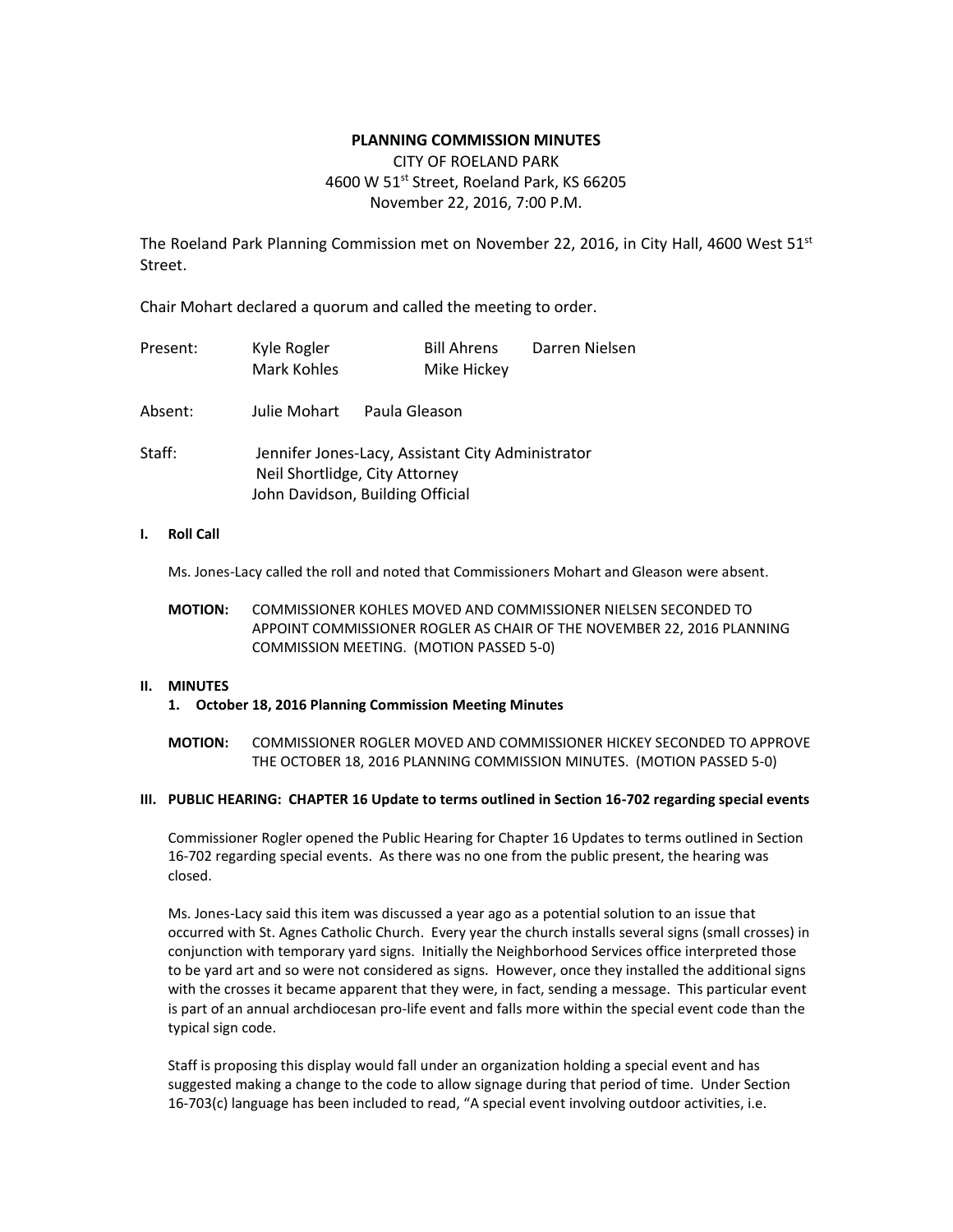people congregating or participating in outdoor activities, shall be restricted to hours of operation between 8:00 a.m. and 11:00 p.m., to a maximum duration of four days, and to a maximum frequency for similar events of six non-consecutive times per calendar year."

Commissioner Nielsen inquired about the height recommendations. Ms. Jones-Lacy replied that what is included in the language is larger than what was previously stated.

Commissioner Hickey wanted to make sure that the time limits were strictly for an activity and did not apply to the sign.

**MOTION:** COMMISSIONER ROGLER MOVED AND COMMISSIONER NIELSEN SECONDED TO APPROVE THE CHANGES TO SECTION (C) AND (D) OF SECTION 17-02. (MOTION PASSES 5-0)

### **IV. ADDITIONAL BUSINESS**

#### **1. Ordinance 941 – Update to Sign Regulations referred back to Planning Commission by Council**

Ms. Jones-Lacy said the sign regulations were reviewed by the Council in September and October and they had concerns about a couple of items.

Council would like to ensure that some signs on a campus such as St. Agnes that are meant for those on the campus, such directional, scoreboards and their advertising would not be considered a sign as it is not directed outward towards the public.

The Planning Commission agreed to amend the definition to what is not considered a sign as being located completely within an enclosed building and not exposed to the view from the street, any sign not visible to persons located off the premises from where the sign is located, scoreboards and related signs on athletic complexes and bumper stickers that are no larger than 18 inches in length and five inches in height.

The City Council also expressed concerns about wall signs on a facility, which was a term not defined in the code. Council recommended that wall signs be limited to a building, which is a term defined by the code. It was agreed that signs would be limited to two building signs or one wall sign and a monument sign per building.

Commission Ahrens said he believed this clarified the intent of the code and is a good change.

Commissioner Rogler referred to Section HH and the phrase "not exposed to view from a street and any sign not visible to persons located off the premises for where the sign is located."

City Attorney Shortlidge clarified the first one relates to signs located within an enclosed building.

Ms. Jones-Lacy added that a sign completely within an enclosed building and not able to be viewed from street is not considered a sign.

Commissioner Kohles raised a question about a scoreboard not being a sign or related signs on athletic complexes and not regulated as a sign. City Attorney Shortlidge this ordinance is creating an exception.

**MOTION:** COMMISSIONER ROGLER MOVED AND COMMISSIONER AHRENS SECONDED TO APPROVE ORDINANCE 941. (MOTION PASSES 5-0)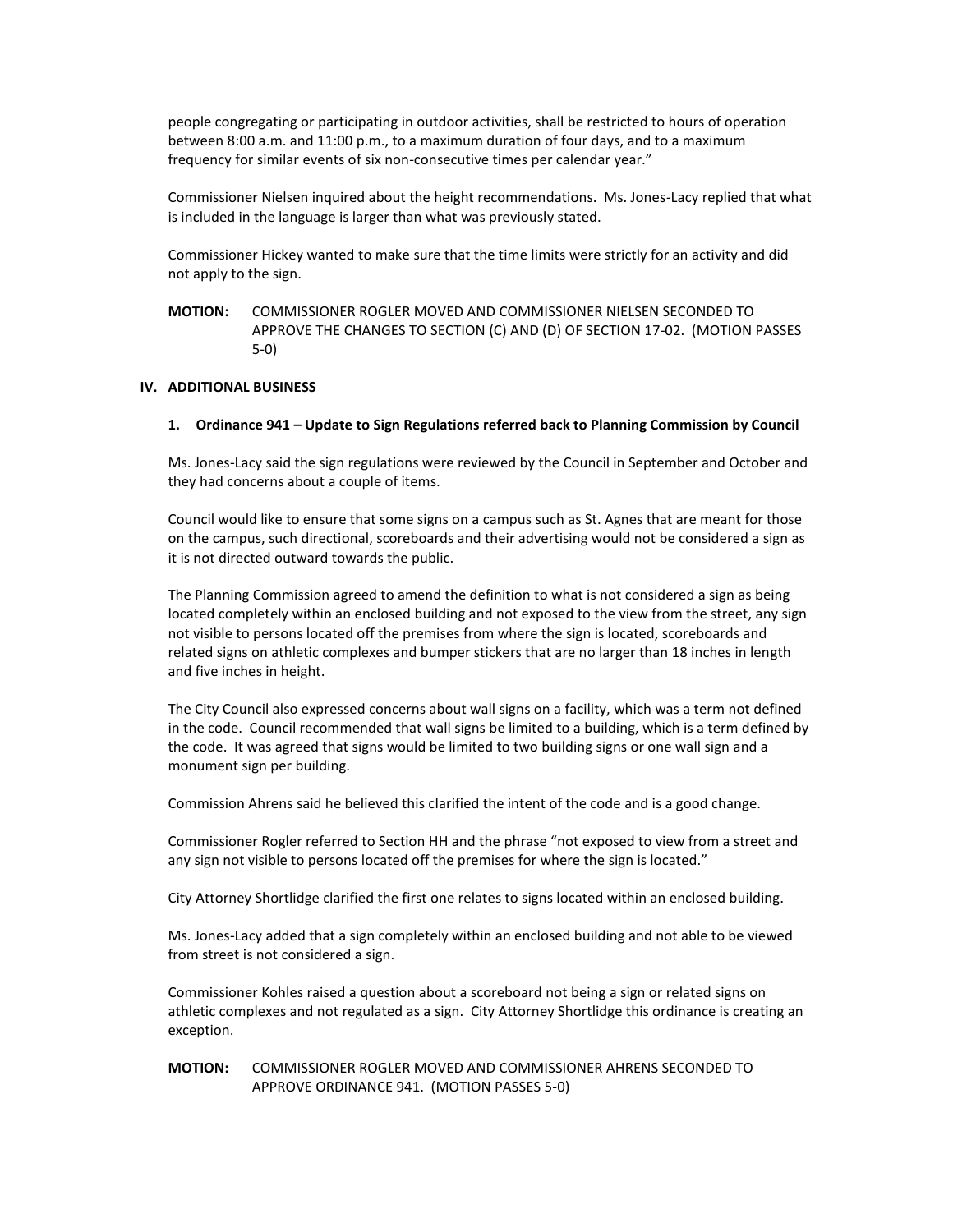### **2. Board of Zoning Appeals Update**

John Davidson, Building Official, said this action is pertaining to a fence. A building permit was issued for a fence, but it was outside the regulations and that was the reason for the action. In essence, different scenarios were discussed by BZA, the main one being the hardship clause. Several actions were debated within meeting and after consultation with the City Attorney they decided to approve the action unanimously.

Ms. Jones-Lacy added that after reviewing the code, to which she gave Mr. Davidson the credit, realized that the Planning Commission is to be updated on all BZA actions that occur per City Code. The Planning Commission will receive a written copy of those decisions and they can be discussed if needed at the next Planning Commission meeting.

### **3. Implementation of Bike-Ped Report Recommendations and Sustainable Code Audit**

Commissioner Rogler said the Bike-Ped report is complete and recommendations have been given to the City Council about potential improvements to the bicycle and pedestrian infrastructure within Roeland Park. With the completion of the report the Bike-Ped Committee has been dissolved. Commissioner Rogler wants to bring those recommendations to the Planning Commission and also provide an update on efforts pertaining to this.

One of the first things the city will look at implementing is a series of design guidelines for urban streets. Any decisions will wait until after the new city engineer is designated.

BikeWalkKC, a non-profit, has reached out to Roeland Park about a program opportunity through the Johnson County Live Well program, a grant program by the Johnson County Department of Health that offers municipalities in the Kansas City region a way to receive funding for programs regarding active lifestyle, roadway changes and health initiatives. They have offered to provide technical assistance and brainstorming ideas for active transportation within Roeland Park.

Shawnee Mission School District pilot bike to school program for Roesland Elementary has received approval to go further in the grant process for the Safe Route for Children program. There will be an event in May and Councilmember Kelly is working with the school board and the PTA at Roesland about that pilot program.

Ms. Jones-Lacy said the Roe Boulevard improvements are scheduled for 2020, but the process has begun and the City has hired an engineer to do the design work.

City Administrator Moody said that a number of projects qualify for CARS funding in the City. An inventory will be done of all the existing structures to assess their condition along Roe and determine what needs to be reconstructed. They will all be doing community-wide outreach and looking at different cross-section designs that will help direct the road design, but added everything will be tempered by the resources allocated to the project. The project is now estimated at \$9 million. They will not know if they receive CARS funding until 2017. The city has \$4.6 million from STP, and there is another \$1 million given back by Leavenworth and they want to try to get that too. Staff does not feel that CARS will be able to make up the project difference. The decision for the City at that time would be scale back the project or the City would issue more bonds.

Ms. Jones-Lacy introduced Steve Mauer, the new city attorney.

# **4. Planning Commission Meeting Start Time**

After a brief discussion it was agreed to move the meeting start times to 6:00 p.m.